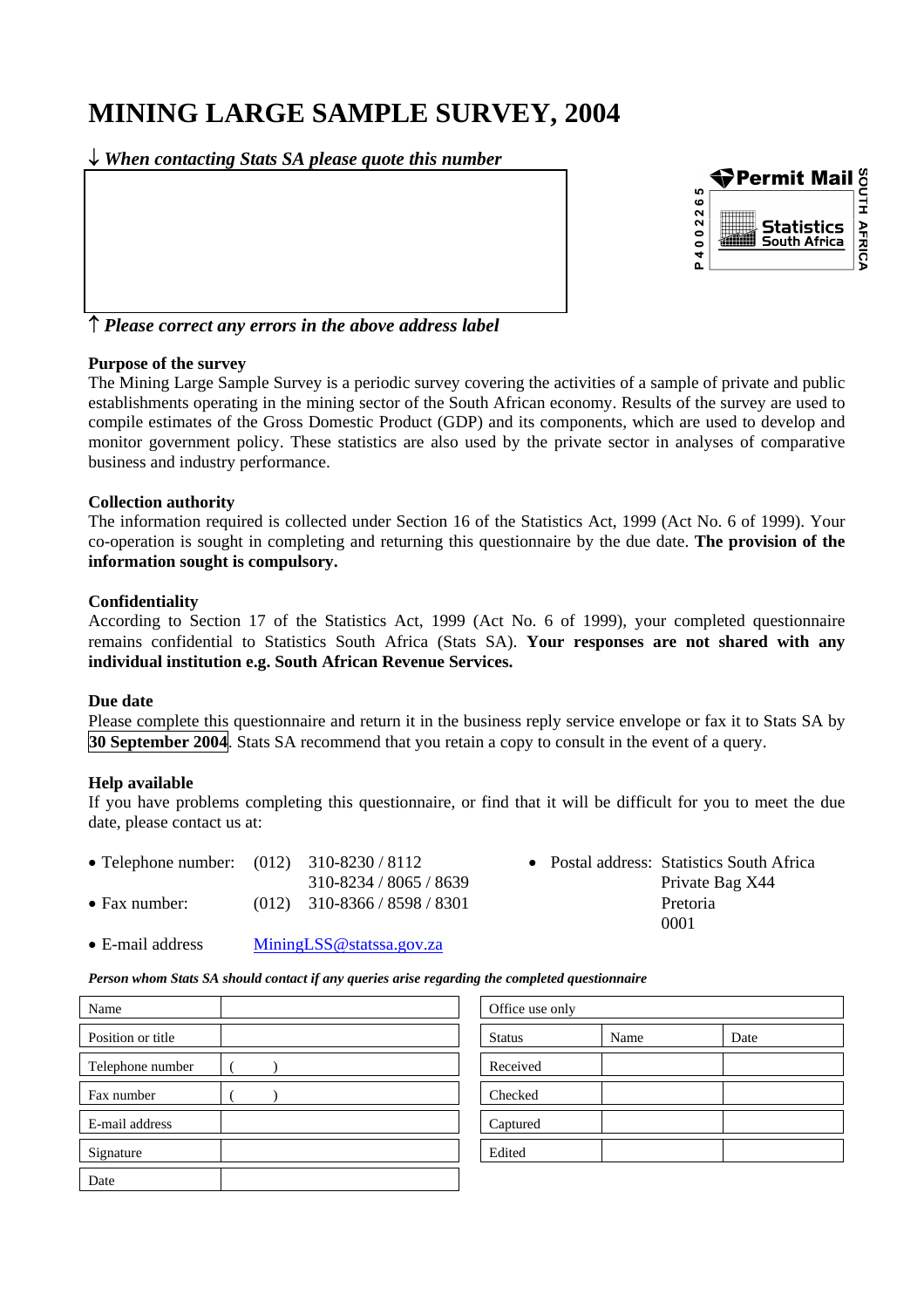#### *Please note*

- All figures should exclude value added tax (VAT)
- Report all monetary values in **thousands of rands** (R '000). Where the values in your accounts are not expressed in thousands of rands, round them off to the nearest thousand rand
- Only the South African-based activities of the comply with South African accounting standards enterprise shown on the label should be included on the questionnaire

## **Part 1 – General Information**

#### **1. Location of the establishment**

#### **2 . Indicate your type of ownership or type of organisation**

- If exact figures are not available, provide careful estimates
- The items listed under '**Include'** and '**Exclude'** are only examples and should not be taken as a complete list of items to be included or excluded
- Information reported in this questionnaire should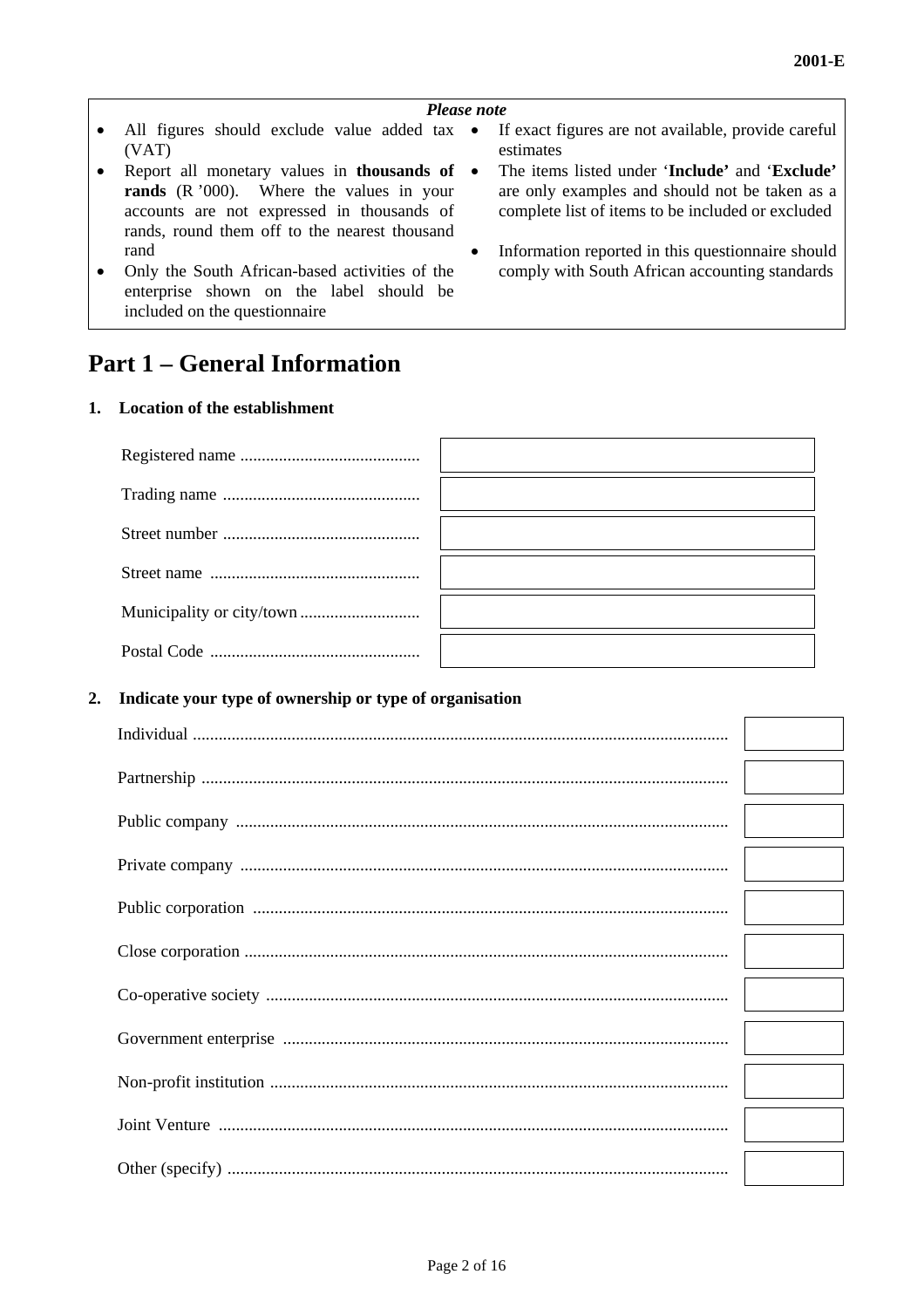#### **3. Period covered by this questionnaire**

| <b>Note</b>                                                                                                            |  |      |    |  |
|------------------------------------------------------------------------------------------------------------------------|--|------|----|--|
| This questionnaire must be completed for your financial year ended on any date between 1 July 2003<br>and 30 June 2004 |  |      |    |  |
|                                                                                                                        |  | From | Tо |  |
|                                                                                                                        |  |      |    |  |
|                                                                                                                        |  |      |    |  |
| Indicate any changes in this                                                                                           |  |      |    |  |
| enterprise that occurred since                                                                                         |  |      |    |  |
| 1 July 2003, e.g. change of                                                                                            |  |      |    |  |
| financial year, takeover, merger,                                                                                      |  |      |    |  |
| new location, expansion or closure                                                                                     |  |      |    |  |

#### **4. Indicate the main kind of activity carried out by this enterprise (tick one box only)**

| Mining of other metal ores                                      |  |
|-----------------------------------------------------------------|--|
|                                                                 |  |
|                                                                 |  |
|                                                                 |  |
|                                                                 |  |
|                                                                 |  |
| Other metal ores (e.g. aluminium, lead, zinc, tin and vanadium) |  |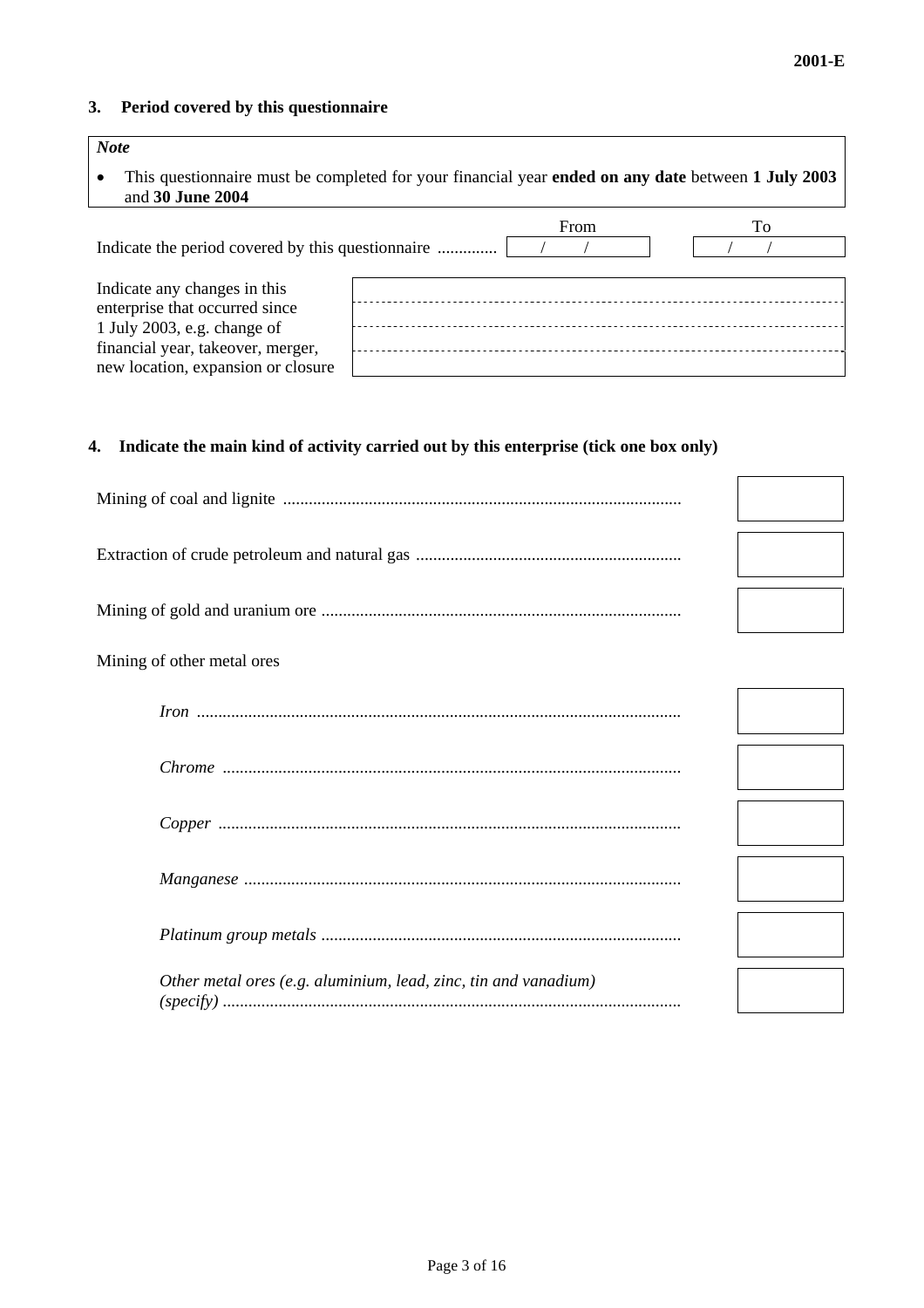÷

### Stone quarrying, clay and sand pits

| Dimension stone (e.g. Granite, marble, slate and wonderstone)                   |  |
|---------------------------------------------------------------------------------|--|
|                                                                                 |  |
|                                                                                 |  |
|                                                                                 |  |
|                                                                                 |  |
|                                                                                 |  |
|                                                                                 |  |
| Other stone quarrying, e.g. dolomite, gypsum, kaolin and quartzite              |  |
|                                                                                 |  |
| Mining of chemical and fertilizer minerals:                                     |  |
|                                                                                 |  |
| Other e.g. barytes, rutile and fluorspar                                        |  |
|                                                                                 |  |
| Other mining and quarrying:                                                     |  |
| Precious and semi-precious stones, e.g. tiger's eye (excluding diamonds)        |  |
|                                                                                 |  |
| Other mining and quarrying, e.g. andalusite, kieselguhr, quartz, mica, talc and |  |
|                                                                                 |  |
|                                                                                 |  |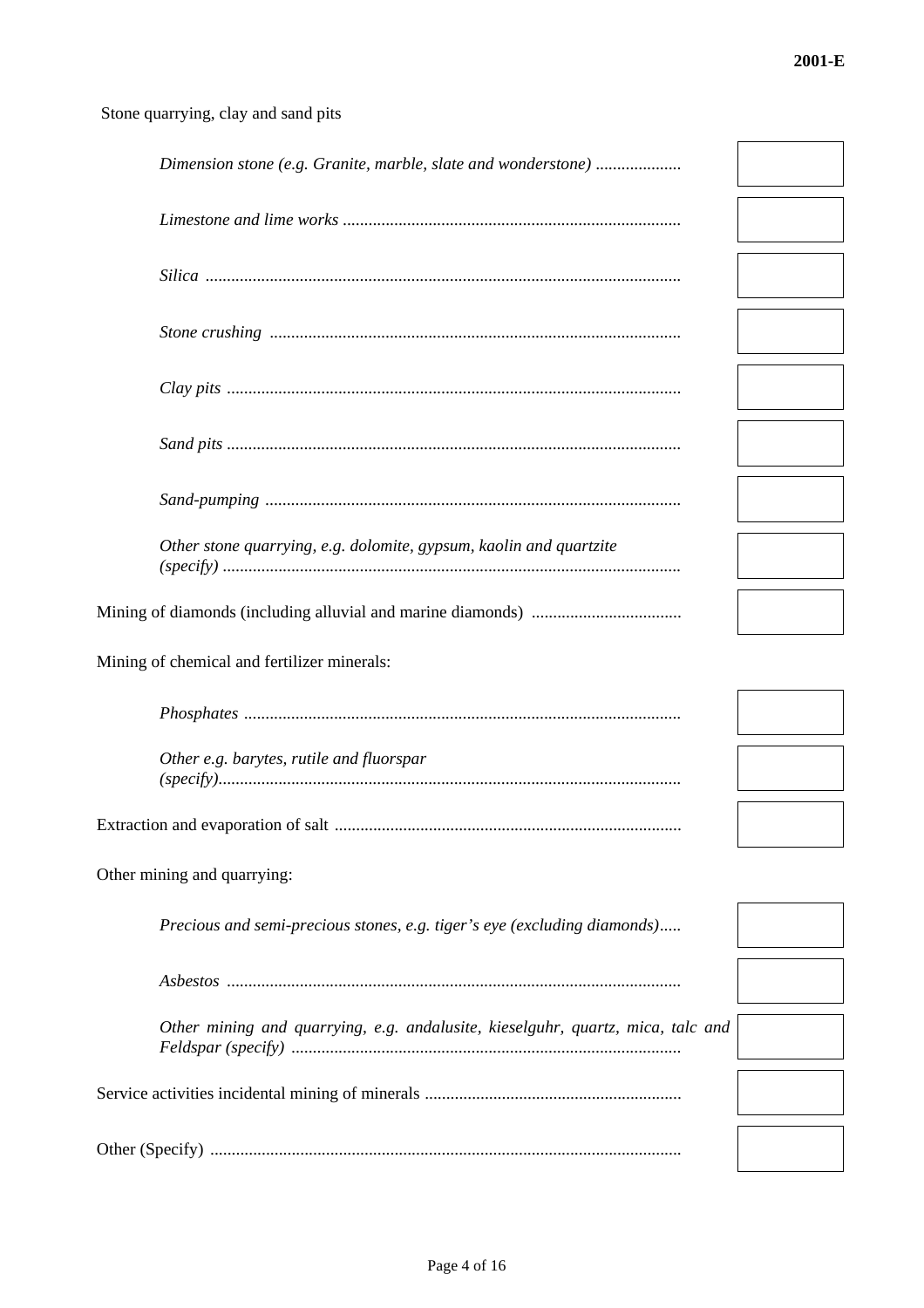# **Part 2 – Employment**

**5. Number of employees who received salaries and wages for the last pay period ended on or before 30 June 2003** 

#### *Definitions*

- **Employees** are those people employed by the business/organisation who received payment (in salaries, wages, commission, piece rates or payments in kind) for any part of the reference period (excluding independent contractors)
- **Full-time employees** are those employees (permanent, temporary or casual) who usually work the agreed hours for a full-time employee in a specific occupation. If agreed hours do not apply, employees are regarded as full-time employees if they work 35 hours or more per week
- **Part-time employees** are those employees (permanent, temporary or casual) who are not full-time employees as defined above or who normally work less than 35 hours per week

| Gender | Full Time | Part Time | Total |
|--------|-----------|-----------|-------|
| Male   |           |           |       |
| Female |           |           |       |
| Total  |           |           |       |

#### *Include*

- Directors (who received a salary, who did not receive a salary, who received a fee)
- Executive, managerial, casual and any other employee who received payment but who are not included on the main payroll
- Employees who were absent for part or all of the reference period but who received payment through the payroll, including those who commenced or terminated employment
- Employees absent on paid leave or on leave without payment
- People paid by commission only, with no salary or wage component
- Employees who received payment through the payroll from the Compensation Commissioner's Compensation Fund
- Employees based abroad but paid from South Africa

#### *Exclude*

- Subcontractors and consultants who are self employed
- Any employees not paid during the reference period
- Employees based in South Africa but paid from abroad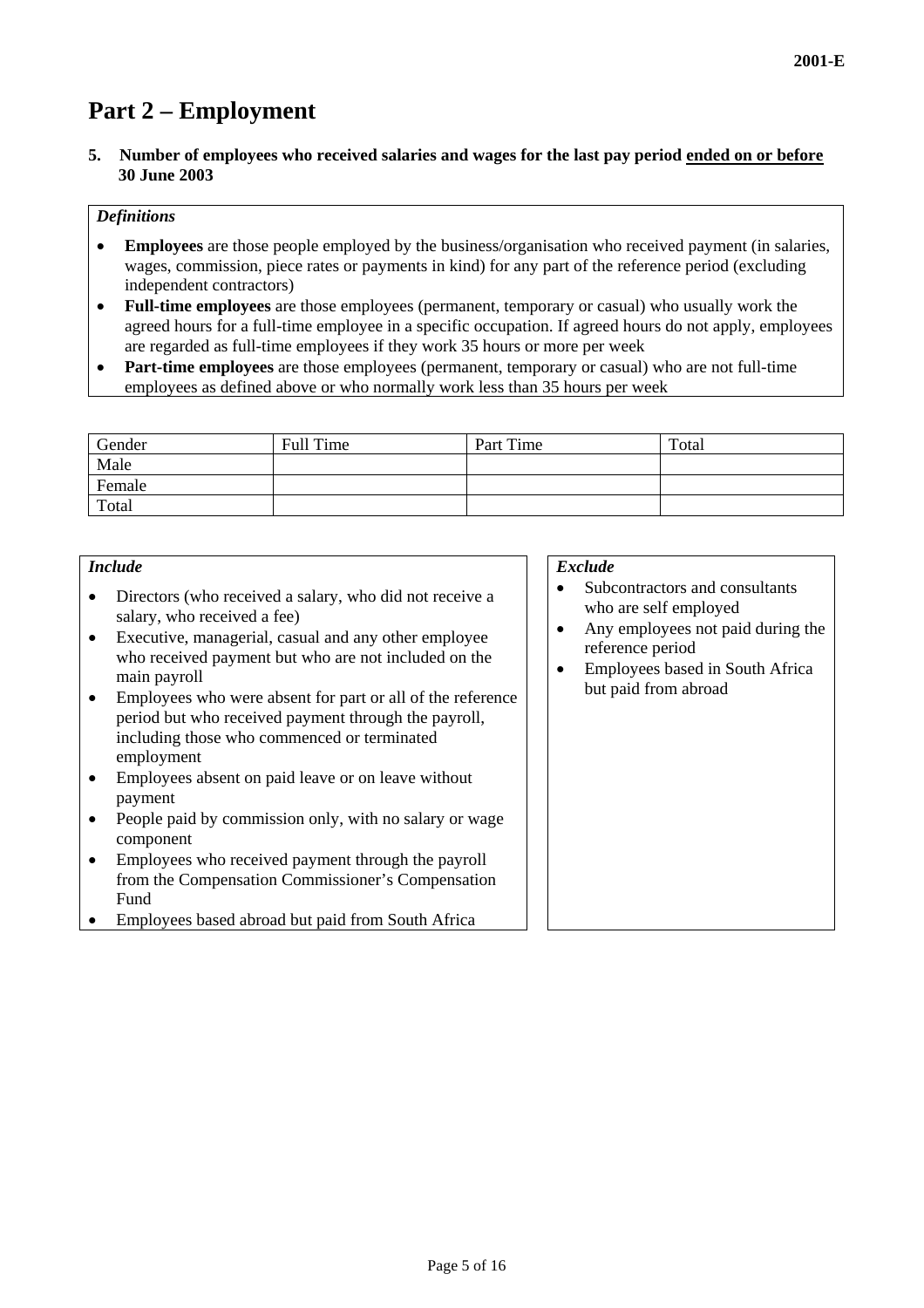# **Part 3 – Income items**

| Sales and transfers-out (report net value after discounts given)                                                                                        |       |
|---------------------------------------------------------------------------------------------------------------------------------------------------------|-------|
| <b>Exclude</b>                                                                                                                                          |       |
| Net profit on sales of fixed assets<br>(include in Question 17)<br>Interest received<br>(Include in Question 13)<br>Rent leasing and hiring income<br>٠ |       |
|                                                                                                                                                         | R'000 |
|                                                                                                                                                         |       |

### **7. Income from services rendered (report net value after discounts given)**......................

| <i>Include</i>                                                                                                                                                                      | <b>Exclude</b>                                                                                                                                         |                     |
|-------------------------------------------------------------------------------------------------------------------------------------------------------------------------------------|--------------------------------------------------------------------------------------------------------------------------------------------------------|---------------------|
| Income and fees from repairs or<br>services<br>Amounts received for installations,<br>$\bullet$<br>erections or assembly<br>Income from subcontracts and<br>$\bullet$<br>commission | Net profit on sales of fixed assets<br>Interest received<br>$\bullet$<br>(include in Question 13)<br>Export freight charges and transport-<br>٠<br>out |                     |
| 8.<br>Income from mineral rights leases                                                                                                                                             |                                                                                                                                                        | R'000<br>$R_{1000}$ |

# **9. Income from rental and leasing of land, buildings and other structures**......................

| 10. Income from operational leasing and hiring of plant, machinery and equipment     |       |
|--------------------------------------------------------------------------------------|-------|
| 11. Income from operational leasing and hiring of motor vehicles and other transport | 700 N |

#### *Exclude*

• Payments received under hire purchase arrangements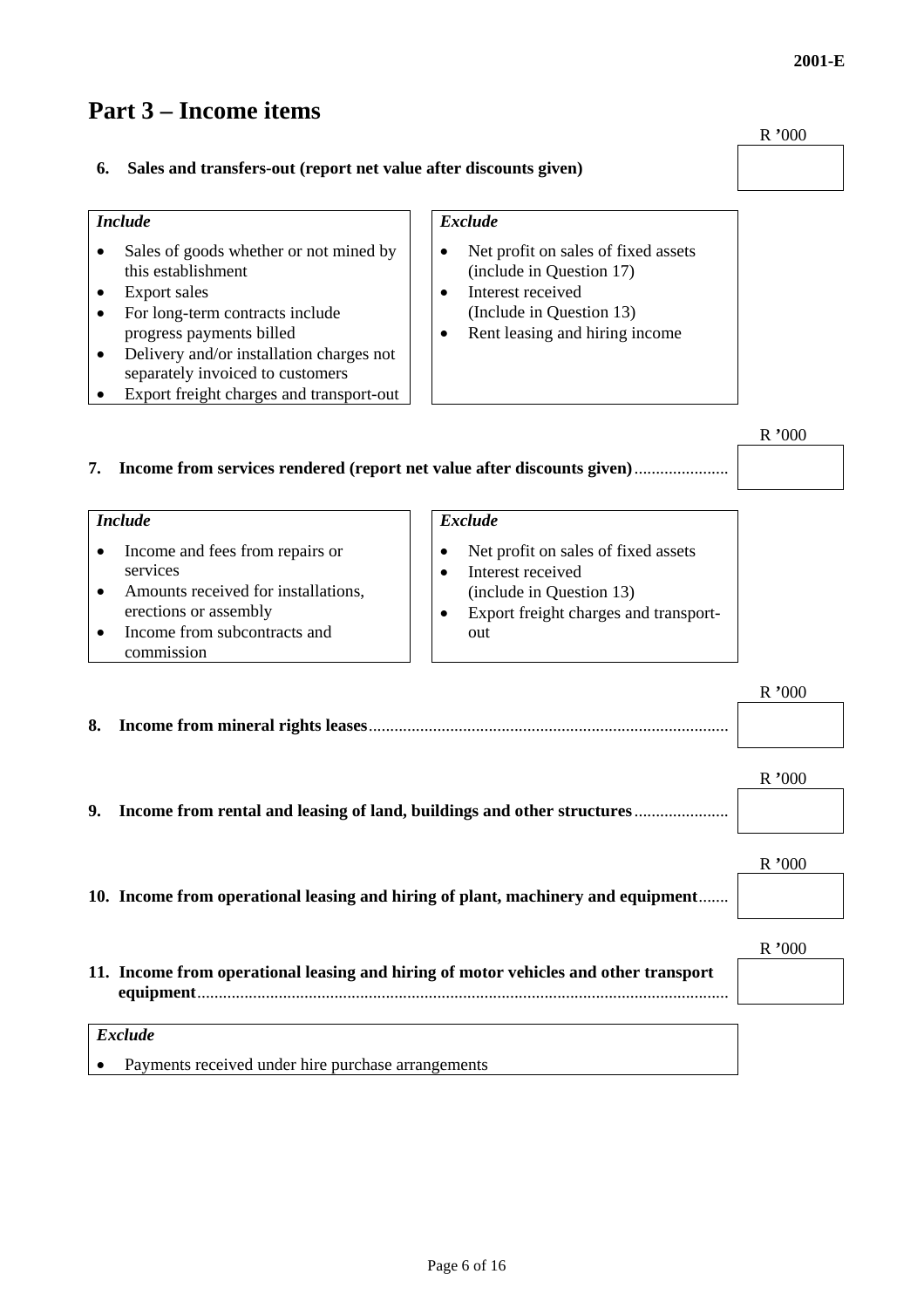#### **2001-E**

|                                                                                |                                                                                              | R '000   |
|--------------------------------------------------------------------------------|----------------------------------------------------------------------------------------------|----------|
|                                                                                |                                                                                              |          |
|                                                                                |                                                                                              |          |
|                                                                                |                                                                                              | R'000    |
|                                                                                |                                                                                              |          |
|                                                                                |                                                                                              |          |
| <b>Include</b>                                                                 | <b>Exclude</b>                                                                               |          |
|                                                                                |                                                                                              |          |
| Interest on loans and advances made to<br>related and unrelated enterprises    | Capital repayments received                                                                  |          |
| Interest on finance leases                                                     |                                                                                              |          |
| Earnings on discounted bills<br>٠                                              |                                                                                              |          |
| Interest from deposits in banks and non-<br>$\bullet$                          |                                                                                              |          |
| bank financial institutions                                                    |                                                                                              |          |
| Interest on decentralisation benefits<br>$\bullet$                             |                                                                                              |          |
| Interest on debentures                                                         |                                                                                              |          |
| Interest on derivatives                                                        |                                                                                              |          |
|                                                                                |                                                                                              | R'000    |
|                                                                                |                                                                                              |          |
|                                                                                |                                                                                              |          |
|                                                                                |                                                                                              |          |
|                                                                                |                                                                                              | $R$ '000 |
|                                                                                | 15. Royalties, copyright, trade names, trade and patent rights received                      |          |
|                                                                                |                                                                                              |          |
| <b>Include</b>                                                                 |                                                                                              |          |
| Payments received under licensing arrangements                                 |                                                                                              |          |
|                                                                                |                                                                                              |          |
|                                                                                |                                                                                              | R'000    |
|                                                                                |                                                                                              |          |
|                                                                                |                                                                                              |          |
|                                                                                |                                                                                              | R'000    |
|                                                                                |                                                                                              |          |
|                                                                                |                                                                                              |          |
|                                                                                |                                                                                              |          |
| <b>Include</b>                                                                 |                                                                                              |          |
|                                                                                | Profit from the sale or realisation for cash or revaluation of assets at a value higher than |          |
| book value, if credited<br>$\bullet$                                           | Profit from the redemption, liquidation or revaluation of liabilities, at a value lower than |          |
| book value, if credited, e.g. foreign exchange profits                         |                                                                                              |          |
| Net profit on foreign loans as a result of variations in foreign exchange<br>٠ |                                                                                              |          |
| rates/transactions                                                             |                                                                                              |          |
| Net profit on share trading                                                    |                                                                                              |          |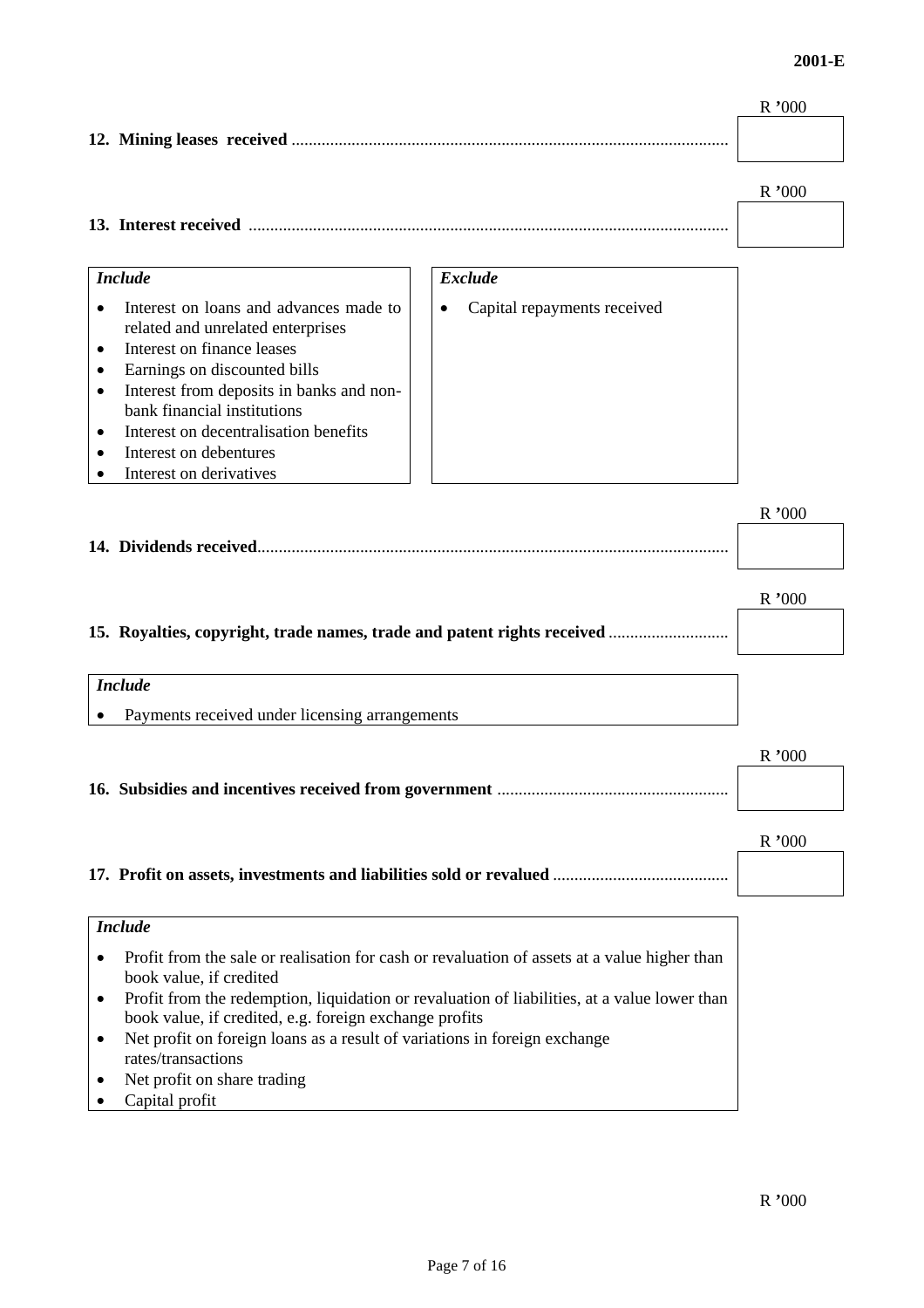r

 $\overline{\phantom{0}}$ 

| <b>Include</b>             |       |
|----------------------------|-------|
| Sundry income<br>$\bullet$ |       |
|                            | R'000 |
|                            |       |

# **Part 4 – Stock Items**

# **Opening stock items**

|                                                                         | R'000 |
|-------------------------------------------------------------------------|-------|
| 20. Opening stocks of minerals, metals and ores, sand, stone and gravel |       |
|                                                                         | R'000 |
|                                                                         |       |
| <b>Include</b>                                                          |       |
| Consumables etc.<br>$\bullet$                                           |       |

|  | $R$ '000 |
|--|----------|
|  |          |

# **Closing stock items**

|                               | R'000 |
|-------------------------------|-------|
|                               |       |
|                               | R'000 |
|                               |       |
| <b>Include</b>                |       |
| Consumables etc.<br>$\bullet$ |       |
|                               | R'000 |
|                               |       |

# **Part 5 – Expenditure items**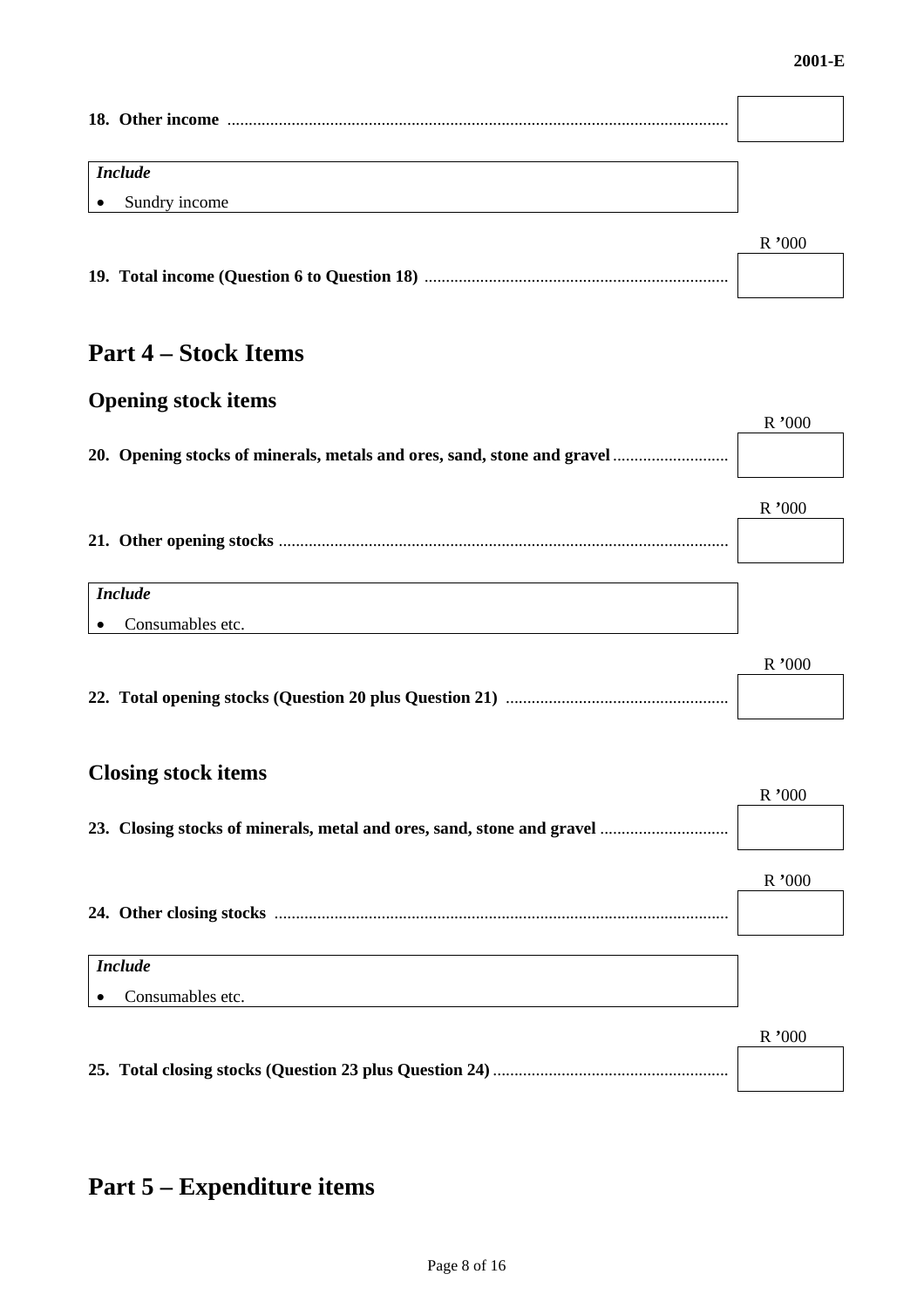#### R **'**000

| 26. | Purchases |  |
|-----|-----------|--|
|     |           |  |

#### *Include*

- Raw materials, components, etc used in production (including consumables)
- Fuels for off-road vehicles, e.g. fork lifts, mobile plant and quarry dump trucks
- Purchases and transfers-in of factored goods, intermediate products and partially completed goods from related enterprises

#### *Exclude*

- Subcontract and commission expenses
- Capitalised purchases of materials for capital work done by own employees

R **'**000

| R '000 |
|--------|
|        |

#### *Include Exclude*

• Plant and equipment  $\parallel \bullet$  Motor vehicles

• Off road vehicles (included in Question 36)

# R **'**000

R **'**000 **30. Depreciation provided for during this financial period**..................................................

#### *Note*  • Report depreciation or provision for depreciation as recorded in your financial or management accounts on all assets, such as buildings, machinery, equipment, office equipment (including computers) and motor vehicles

**29. Bank charges**.......................................................................................................................

|                                                                                                                                |                               | R'000 |
|--------------------------------------------------------------------------------------------------------------------------------|-------------------------------|-------|
| <b>Include</b><br>Only the tax portion of docking costs,<br>$\bullet$<br>harbour costs, landing fees and other<br>import costs | <b>Exclude</b><br>Company tax |       |
|                                                                                                                                |                               |       |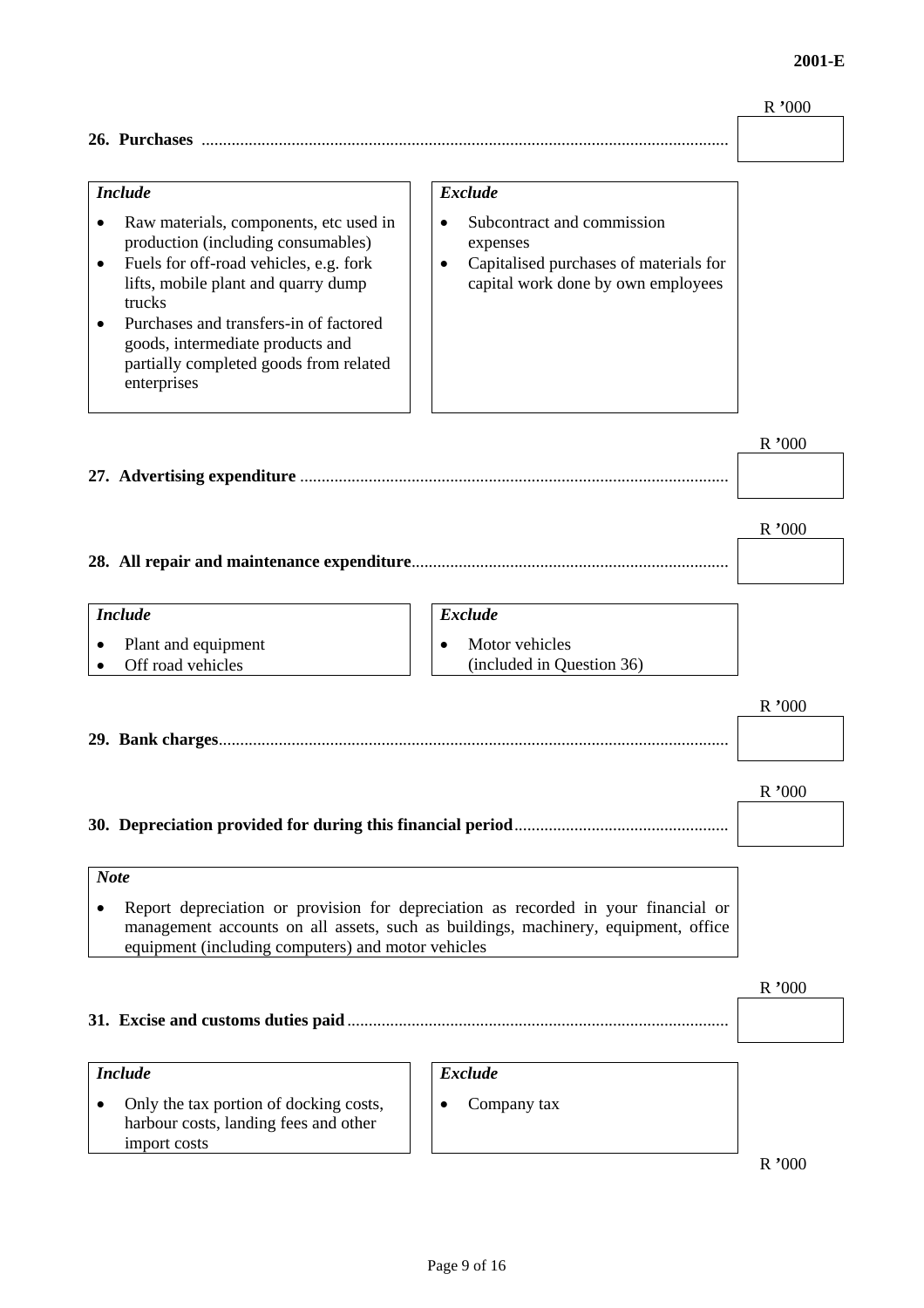# **32. Insurance premiums paid**.................................................................................................. R **'**000

| ີ | 33. Interest |  |
|---|--------------|--|
|---|--------------|--|

#### *Include*

- Interest on bank loans
- Interest on loans made to this enterprise from related and unrelated enterprises
- Interest paid in respect of finance leases
- Interest paid on loans from partners
- Expenses associated with discounted bills

#### *Exclude*

- Other bank charges
- Capital repayments

#### R **'**000

**34. Losses on assets or investments sold or revalued (not related to normal trade)** ..........

### *Include*

- Inclusive of foreign exchange losses
- Losses from the sale or realisation for cash or revaluation of assets or investments at a value lower than book value, if debited, and stock losses
- Provision for bad debts and bad debts written off
- Assets written off
- Losses on share trading

| R'000 |
|-------|
|       |

| <b>Include</b> | Exclude                                                                                            |
|----------------|----------------------------------------------------------------------------------------------------|
| Motor vehicles | Plant and equipment<br>(included in Question 28)<br>Off road vehicles<br>(included in Question 28) |

# R **'**000 **37. Operational leasing and hiring of plant, machinery, equipment and vehicles** ............. R **'**000 **38. Paper, printing and stationery expenditure**.....................................................................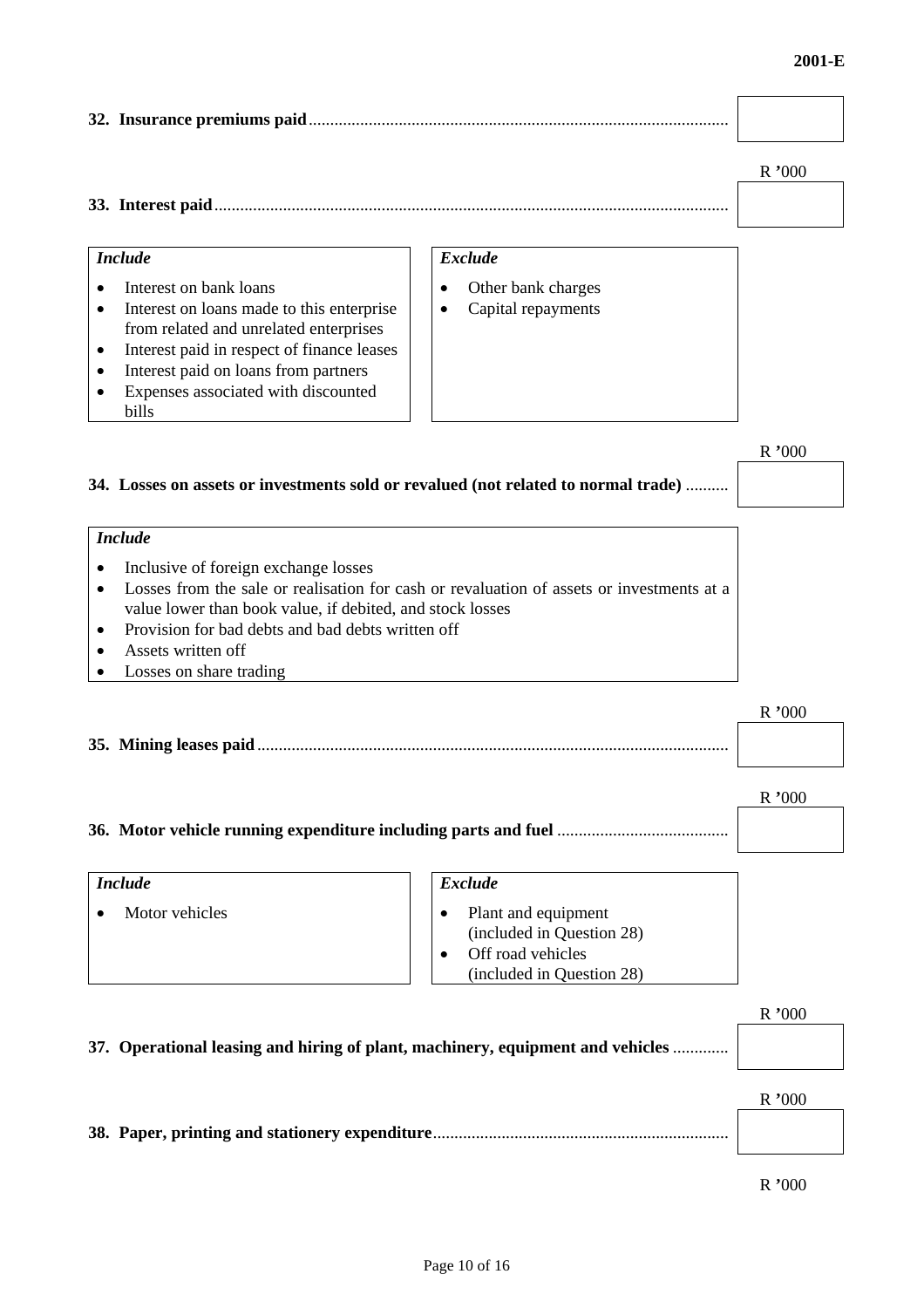#### **2001-E**

| 39. Payments for water and electricity services (excluding property taxes)                                                                             |       |
|--------------------------------------------------------------------------------------------------------------------------------------------------------|-------|
| 40. Payments to sub-contractors (including employment brokers) in respect of<br>refining, prospecting, rehabilitation work and other mining activities | R'000 |
| 41. Please state the total expenditure during the financial year in respect of research                                                                | R'000 |
|                                                                                                                                                        | R'000 |
|                                                                                                                                                        | R'000 |
|                                                                                                                                                        | R'000 |
|                                                                                                                                                        | R'000 |
|                                                                                                                                                        | R'000 |
|                                                                                                                                                        | R'000 |
|                                                                                                                                                        | R'000 |
|                                                                                                                                                        | R'000 |
| <b>Include</b>                                                                                                                                         |       |
| Payments of accumulated leave made to employees who finished work during the<br>reference                                                              |       |
| Redundancy payments intended to compensate employees for loss of employment<br>$\bullet$                                                               |       |
|                                                                                                                                                        | R'000 |
|                                                                                                                                                        | R'000 |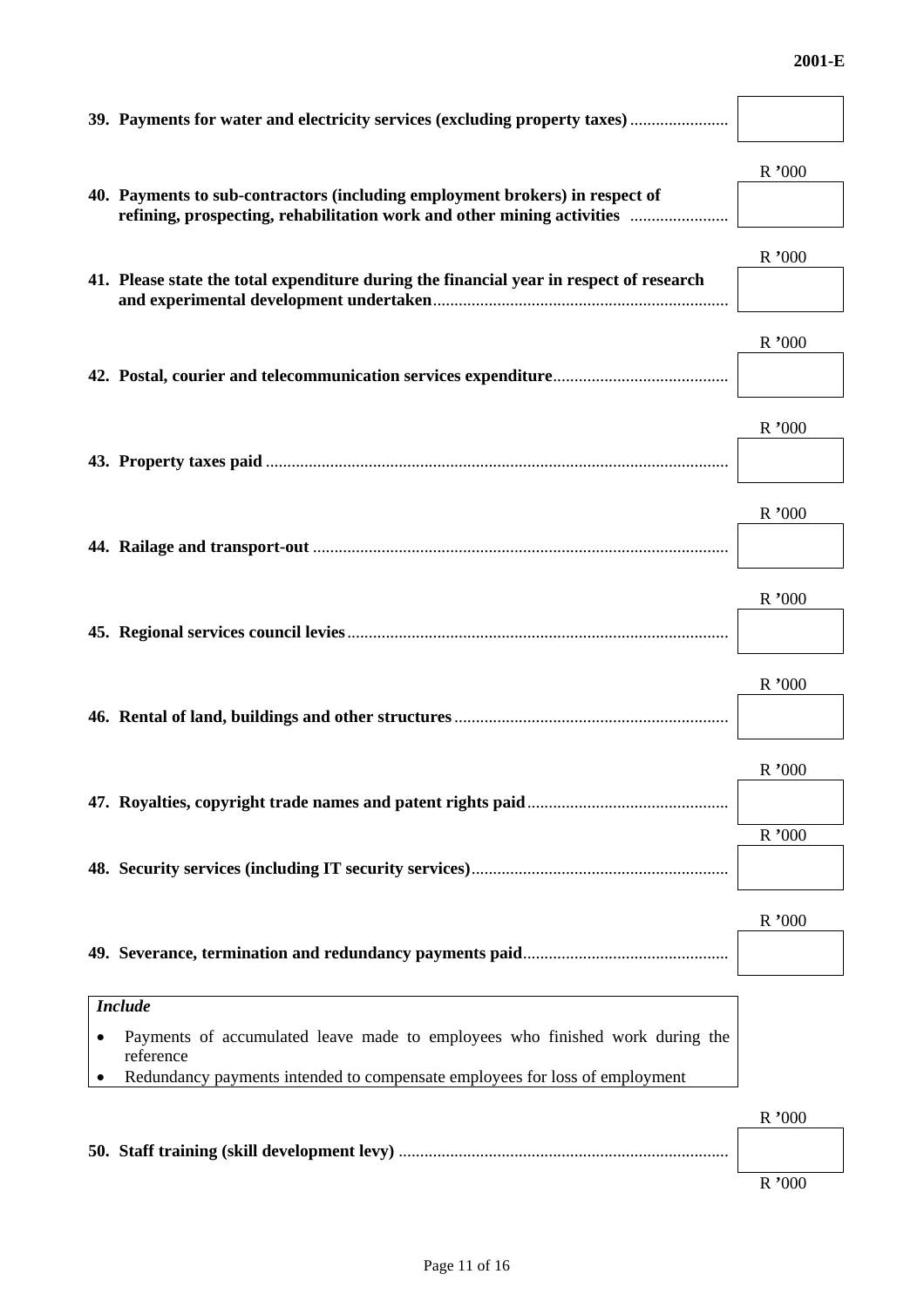#### **51. Total gross salaries and wages paid during the financial year**.......................................

#### *Definition*

• Gross salaries and wages are payments for ordinary-time, standard or agreed hours and overtime hours during the financial year for all permanent, temporary, casual, managerial and executive employers and employees, before taxation and other deductions

#### *Include*

- Salaries and/or fees paid to directors, executives and managers
- Commissions paid
- Employer's contribution to pension, provident, medical aid, sick pay and other funds, e.g. Unemployment Insurance Fund and the Commissioner's Compensation Fund
- Payments paid from South Africa to employers or employees based abroad
- Payments for all types of leave
- Incentive payments for piecework or profit-sharing schemes
- Fringe benefits paid in cash, e.g. housing, mortgage and rent subsidies, and transport and cell phone allowances
- Allowances and penalty payments
- Value of any salary sacrificed
- Bonuses
- Payments that were made during the reference period but relate to other pay periods, e.g. annual leave, thirteenth cheque and leave gratuity payments

#### *Exclude*

- Payments to subcontractors and consultants who are self-employed and not part of this enterprise (include in Question 40)
- Payments paid from abroad to employers or employees based in South Africa
- Severance, termination and redundancy payments (Include in Question 49)
- Reimbursement of expenses, e.g. travel, entertainment, meals and other expenses
- The imputed value of fringe benefits
- Fringe benefits tax
- Employee stock options

**52. Travelling, accommodation and entertainment expenditure** .........................................

R **'**000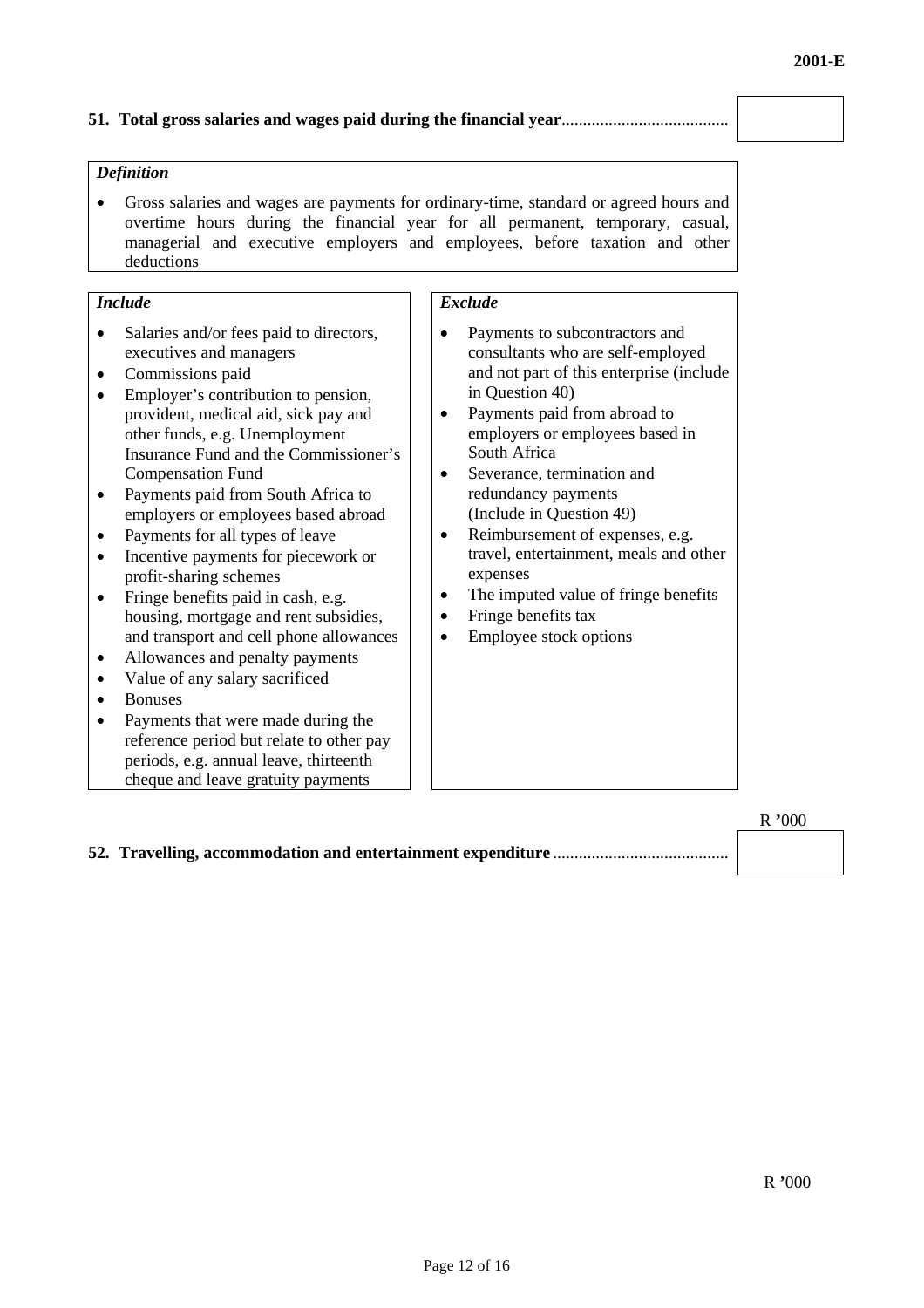$R_{\rm 0.000}$ 

### **53. Other expenditure** ..............................................................................................................

#### *Include*

- Donations, bursaries and sponsorships
- Payments to outside organisations for staff training
- Professional services, audit services, legal expenses and data processing services
- Severance, termination and redundancy payments

**Specify the nature and amount of the two largest items included in 'Other expenditure'** 

| R '000 |  |
|--------|--|
|        |  |
|        |  |
|        |  |
|        |  |

### **Part 6 – Profit or loss, company tax an dividends**

|                                                                                      | N VVV |
|--------------------------------------------------------------------------------------|-------|
|                                                                                      |       |
| (Question 19 minus Question 22 plus Question 25 minus Question 54)                   |       |
|                                                                                      |       |
|                                                                                      | R'000 |
|                                                                                      |       |
|                                                                                      |       |
|                                                                                      |       |
|                                                                                      | R'000 |
|                                                                                      |       |
|                                                                                      |       |
|                                                                                      |       |
|                                                                                      |       |
|                                                                                      | R'000 |
| 58. Other dividends (capitalisation issues or scrip dividends/capitalisation shares) |       |
|                                                                                      |       |
|                                                                                      |       |
|                                                                                      | R'000 |
| 59. Total dividends paid or provided for during this financial year                  |       |
|                                                                                      |       |

### **Part 7 – Assets and liabilities**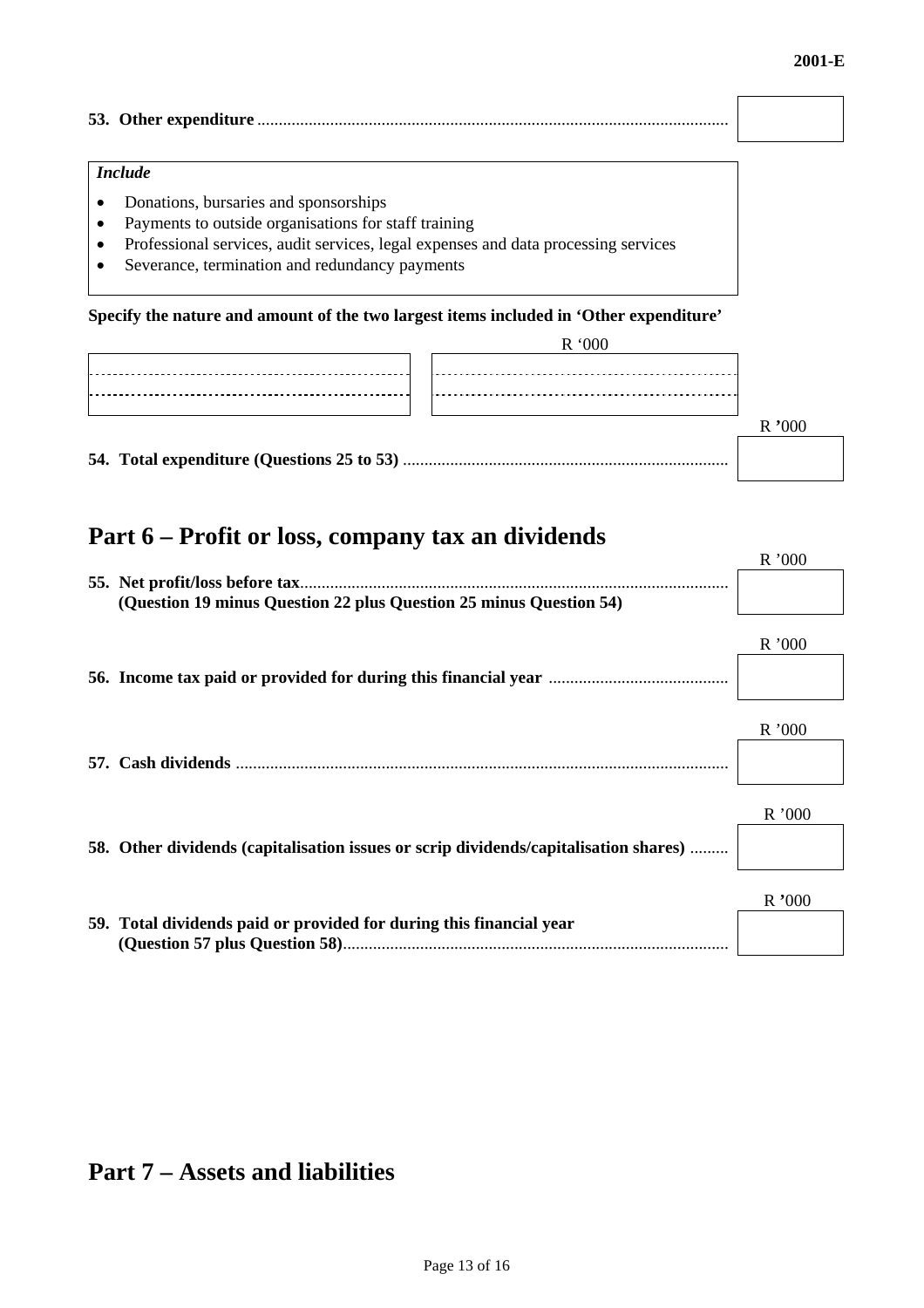# *Note*  • Report the total book value of assets and liabilities as at the **end of the financial year** R **'**000 **60. Current assets and investments** ........................................................................................ *Include* Exclude Exclude • Debtors, cash and other financial shares  $\|\cdot\|$  • Fixed assets and intangible assets • Closing stock R **'**000 **61. Fixed assets and intangible assets** .................................................................................... *Note*  • Fixed assets and intangible assets must correspond with Question 66 column, (g) 1 to 9 R **'**000 **62. Total assets (Question 60 plus Question 61)** .................................................................... R **'**000 **63. Current liabilities** .............................................................................................................. R **'**000 **64. Long term liabilities (excluding owners' equity/shareholders' funds)** ......................... R **'**000

### **Part 8 – Book value of assets and capital expenditure**

**66. Book value of assets and capital expenditure on fixed assets and intangible assets**

**65. Owners' equity (Total book value of shareholders' funds)** ...........................................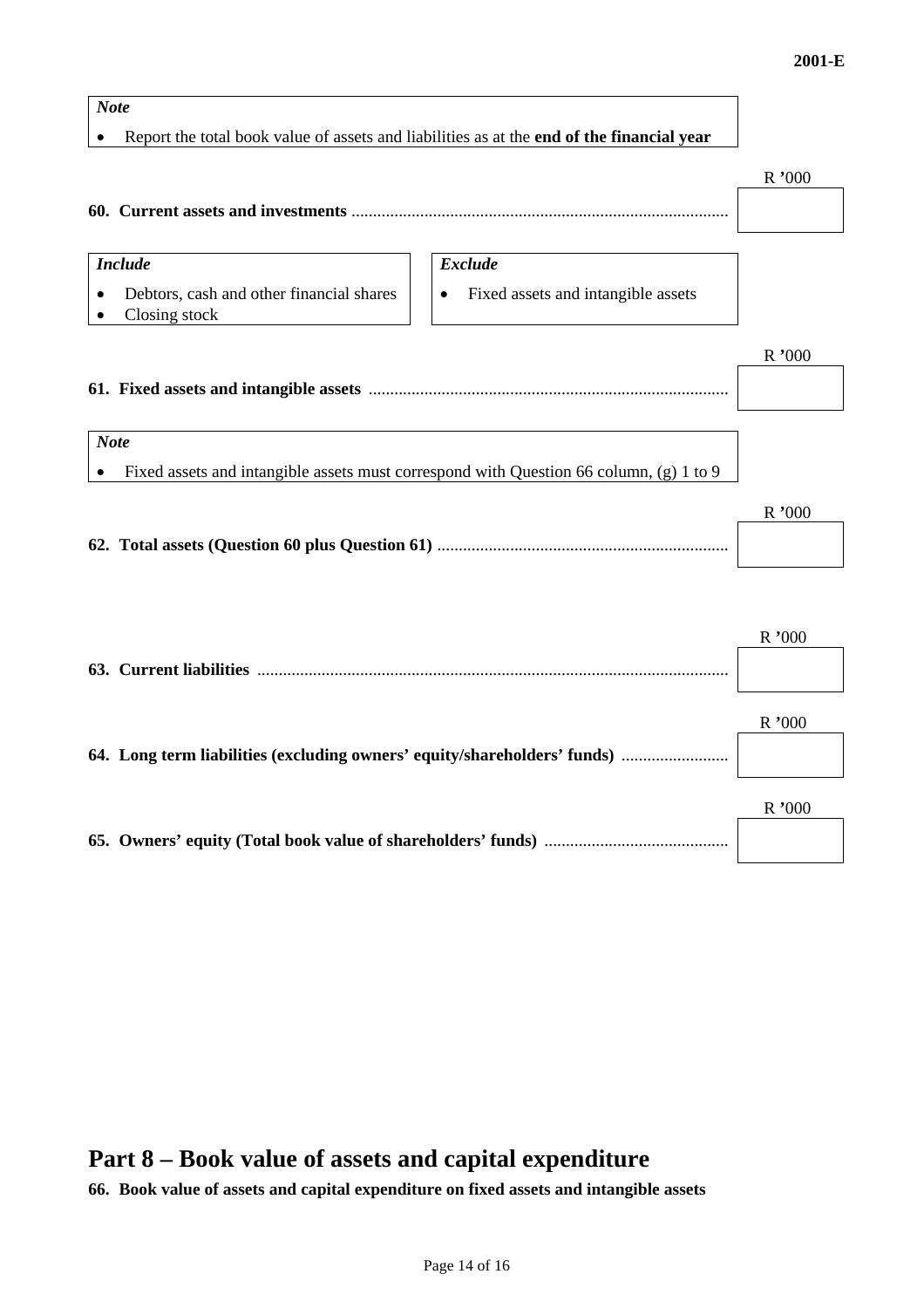#### *Notes*

- The value of land and buildings must be shown separately and should be estimated, if necessary. (Exclude own private dwelling or living unit thereof.)
- Purchases of land and existing buildings and used plant, machinery and vehicles which were not imported, should be included in column (d)
- The value of used plant, machinery and vehicles imported by your enterprise or on your behalf, should be included in column  $(c)$
- Major improvements, additions or extensions to fixed assets, machinery, transport equipment and structures, which improve their performances and increase their capacity or prolong their expected working lives, count as fixed capital formation and should be included in column (c)
- Intangible fixed assets are non-financial produced fixed assets that mainly consist of mineral exploration, computer software, entertainment, literary or artistic originals intended to be used for more than one year
- Intangible non-produced assets are assets that entitle their owners to engage in certain specific activities or to produce certain specific goods or services and to exclude other institutional units from doing so, except with the permission of the owner, e.g. patented entities or purchased goodwill

|                                                                          |                                                                                | Plus                                                                                                                                                                                             |
|--------------------------------------------------------------------------|--------------------------------------------------------------------------------|--------------------------------------------------------------------------------------------------------------------------------------------------------------------------------------------------|
| Type of asset                                                            | Book value at the beginning of<br>financial year according to<br>balance sheet | Capital expenditure on the erection of<br>new buildings and works; additions to<br>and alterations of existing buildings<br>and works; work in progress<br>capitalised; new plant and machinery; |
|                                                                          |                                                                                | used plant and machinery if imported<br>by you or on your behalf (whether paid<br>to outside contractors or concerns or<br>done by your enterprise itself)                                       |
| (a)                                                                      | (b)<br>R '000                                                                  | (c)<br>R '000                                                                                                                                                                                    |
|                                                                          |                                                                                |                                                                                                                                                                                                  |
|                                                                          |                                                                                |                                                                                                                                                                                                  |
| Non-residential buildings<br>3.                                          |                                                                                |                                                                                                                                                                                                  |
| 4. Computers and other IT                                                |                                                                                |                                                                                                                                                                                                  |
| 5.                                                                       |                                                                                |                                                                                                                                                                                                  |
| 6. Plant, machinery and other                                            |                                                                                |                                                                                                                                                                                                  |
| 7. Intangible fixed assets                                               |                                                                                |                                                                                                                                                                                                  |
| 7.1 Computer software                                                    |                                                                                |                                                                                                                                                                                                  |
|                                                                          |                                                                                |                                                                                                                                                                                                  |
| 8. Intangible non-produced assets<br>(goodwill, patented entities, etc.) |                                                                                |                                                                                                                                                                                                  |
| 9. Mineral and mining rights                                             |                                                                                |                                                                                                                                                                                                  |
|                                                                          |                                                                                |                                                                                                                                                                                                  |
| Total                                                                    |                                                                                |                                                                                                                                                                                                  |